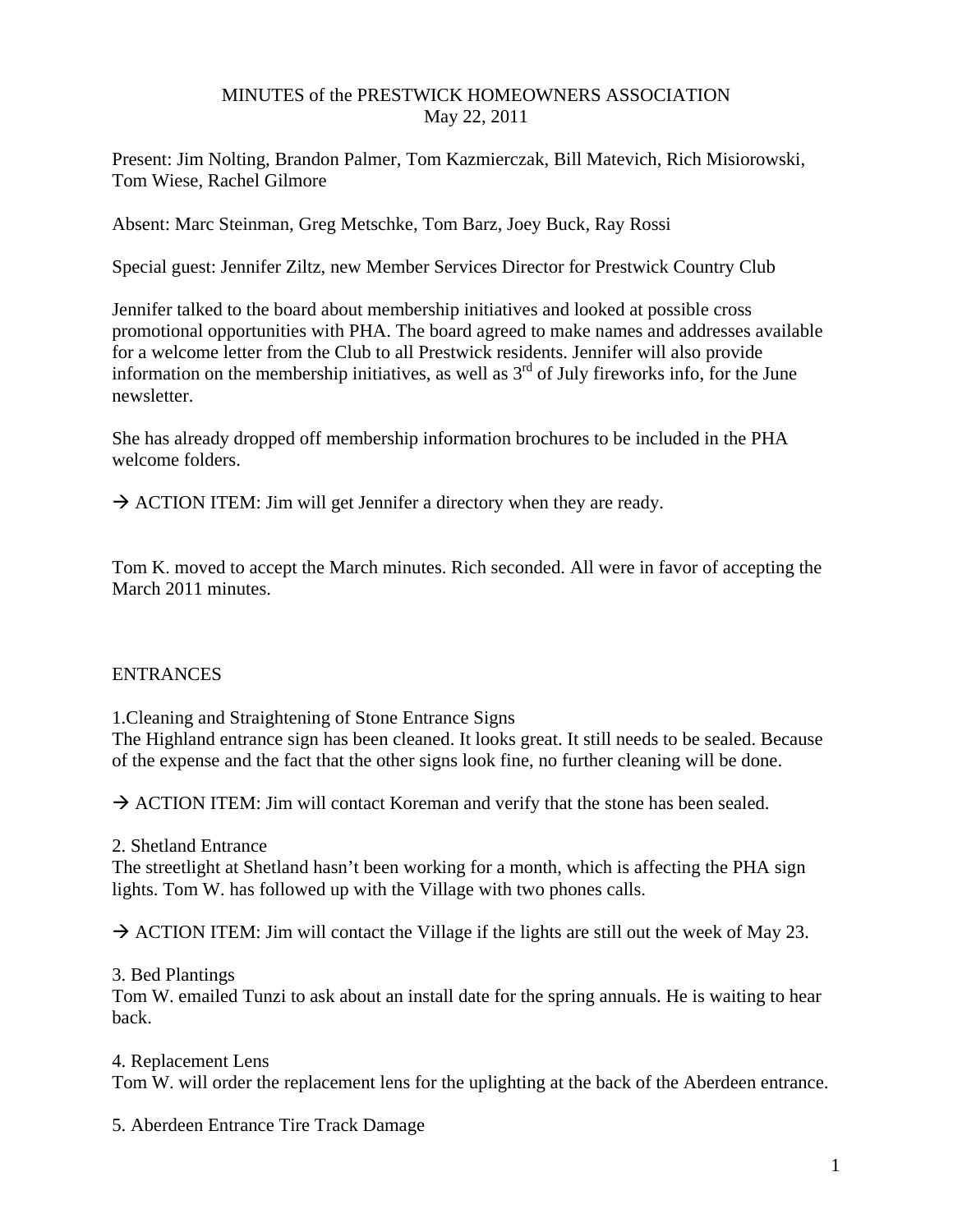Joey had reported to Jim that there were some work truck tire tracks in the Aberdeen entrance beds during the reconstruction of the railroad crossing to the south. The board agreed that nature seems to be repairing the damage on its own and no action is needed.

## MEMBERSHIP

### 1. Membership List

Rachel reported that membership is sitting at 299 members. The board reviewed a list of names from dues mailing/January newsletters that had been returned. They agreed to change the entries to vacant except for one rental. Rachel will make those changes and anticipates that the directory will go to print the week of May 23.

## 2. Ad Status

Rachel reported that there are currently 44 ads total, 3 are comped and 3 are not paid for as of yet (Anderson Associates, Architectural Resource Corporation and A Better Door and Window). Total ad income for 2011 is: \$2330, which is about \$300 more than 2010.

3. New Resident Welcomes

Brandon is trying to connect with Greg. He noted that there have not been a lot of sales recently.

 $\rightarrow$  ACTION ITEM: Brandon will email Tom for a list of any new move ins in 2011 and will pass along this information to Rachel for the newsletter.

ARC 1. 509 Aberdeen Plans have been approved and the homeowner is working on renovations.

# 2. The Tyvek House on Aberdeen

Jim called the homeowner to ask about the project status as the house has been wrapped in Tyvek for over a year now. He has not yet received an answer.

# 3. Deck/Gazebo Plans

Tom W. sent an email to Tom about a homeowner behind him who was adding a deck or gazebo. He wanted to make sure PHA was aware of the plans. However, he did not have an address for the property and wasn't sure if Tom had approved the plans or not.

FINANCIAL 1. Treasurer's Report Tom K. reported that the following: Dues income: \$21,320 Ad income: \$2330 Current cash balance: \$35,214.81

PHA will still need to pay out an additional \$8,000 for landscaping. There are also other assorted planned expenditures. The total projected income for 2011 was approximately \$25,000. PHA will have to dip into prior year's fund balance to pay all budgeted expenses for 2011.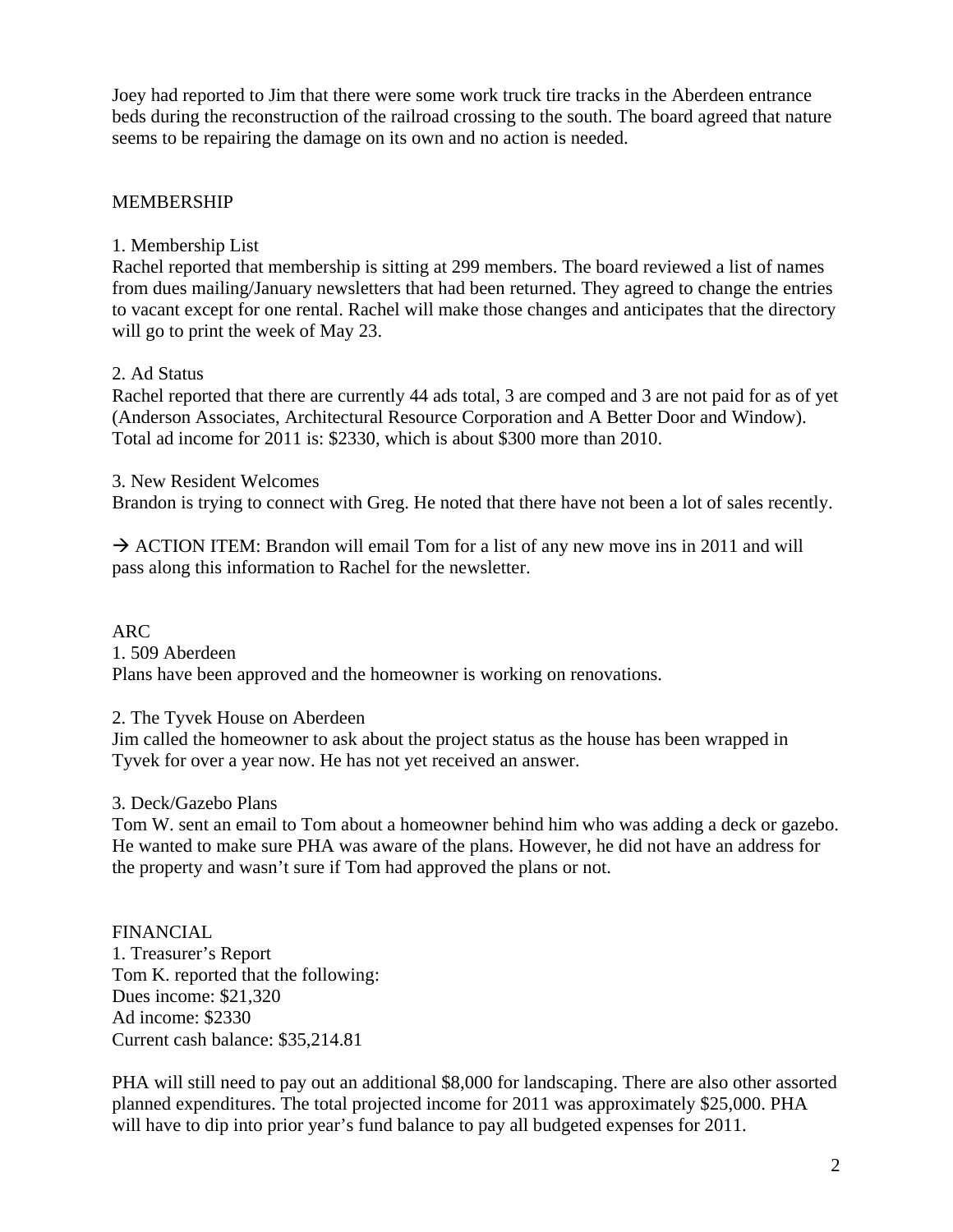Discussion was held on ways to increase revenue. Discussion was tabled until after the meeting with the homeowners attorney on June 22.

 $\rightarrow$  ACTION ITEM: Brandon and Greg will send out a letter to all residents who were members last year who did not renew this year encouraging them to rejoin even if they are in the process of moving.

## SOCIAL

1. Fireworks

The board discussed the proposed contribution to the PCC fireworks event. Tom K. moved and Rich seconded to give \$2000 to Prestwick Country Club to offset the July 3 fireworks costs. All were in favor.

 $\rightarrow$  ACTION ITEM: Rachel will email Jen Ziltz to get details on the fireworks for the newsletter.

#### 2. Balmoral Outing

The board discussed Joey's proposal to do an outing at Balmoral Race Track and agreed to reserve the September 11, 2011, date, and pay the \$100 fee for use of the VIP room.

 $\rightarrow$  ACTION ITEM: Rachel will connect with Joey to get details to include in the June newsletter so people can save the date.

**SECURITY** No report.

# WEB SITE

Brandon requested that the web site be updated quarterly. Rachel can send a batch of minutes with each newsletter.

 $\rightarrow$  ACTION ITEM: Rachel will send Travis the 2011 web ads to put on the site when she sends the June newsletter.

#### GOVERNMENTAL

1. Code Violation Enforcement Committee Marc was out of town, and Rich said they have not yet been able to meet.

Rich has a list of possible procedures to follow for code violations.

Discussion was held about recruiting non-board members to serve on this committee.

Discussion was tabled until after the meeting with the homeowners attorney.

 $\rightarrow$  ACTION ITEM: Rachel will scan the sample violation procedure forms that Tom gave Jim and send out with the minutes.